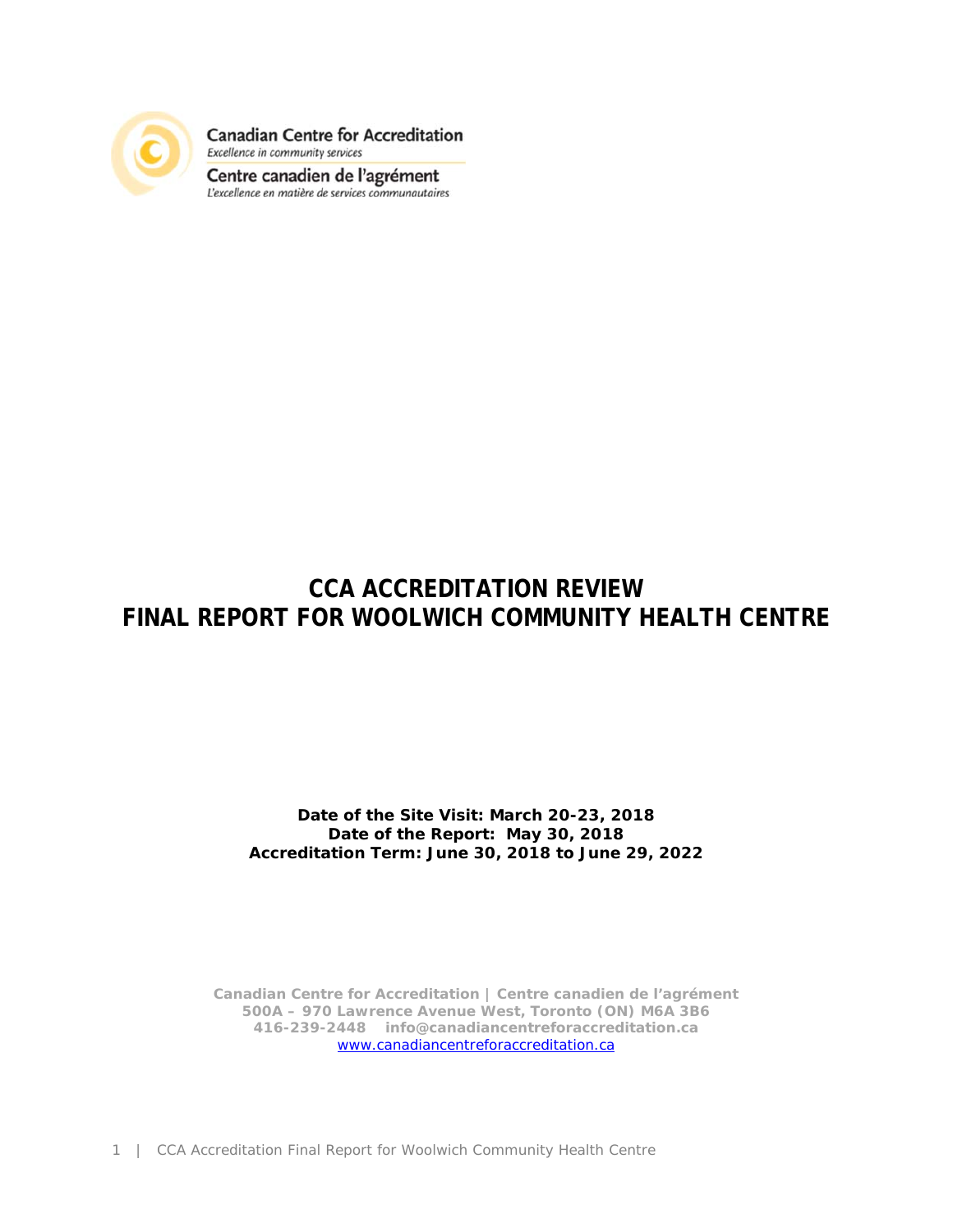# TABLE OF CONTENTS

### $\#$

| Α.            |  |
|---------------|--|
| В.            |  |
|               |  |
| Α.            |  |
| $\mathsf B$ . |  |
| C.            |  |
| D.            |  |
| F.            |  |
|               |  |
| Α.            |  |
| İ.            |  |
| ii.           |  |
| В.            |  |
| j.            |  |
| ii.           |  |
|               |  |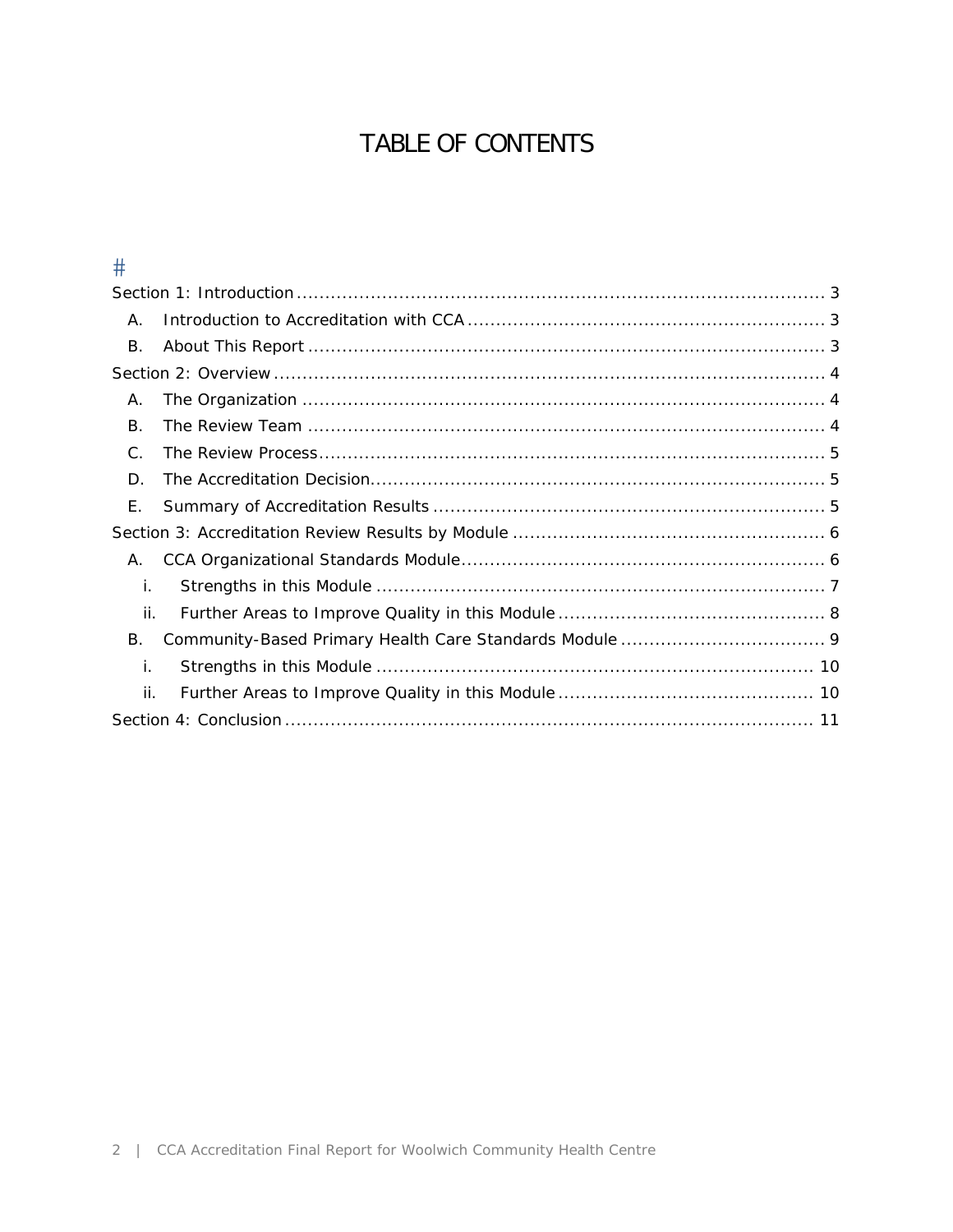### **SECTION 1: INTRODUCTION**

### **A. INTRODUCTION TO ACCREDITATION WITH CCA**

The Canadian Centre for Accreditation (CCA) is a national not-for-profit offering accreditation to community-based health and social service organizations in Canada.

Accreditation provides an external review of an organization's operations in relation to accepted standards of good practice and risk management. Standards address all aspects of the organization, including governance, management, programs and services. It is also a system to promote learning, improvement, excellence and innovation.

CCA looks at the whole organization. Reviews are conducted by CCA-trained teams made up of senior staff, governing body members and volunteers from the community-based organizations that participate in CCA.

### **B. ABOUT THIS REPORT**

This report summarizes the findings of the CCA review process to date. Comments are illustrative and not comprehensive. The report includes the following:

- Section 1: Introduction
- Section 2: An overview of the accreditation process and results
- Section 3: Detailed accreditation review results by module

Section 4: Conclusion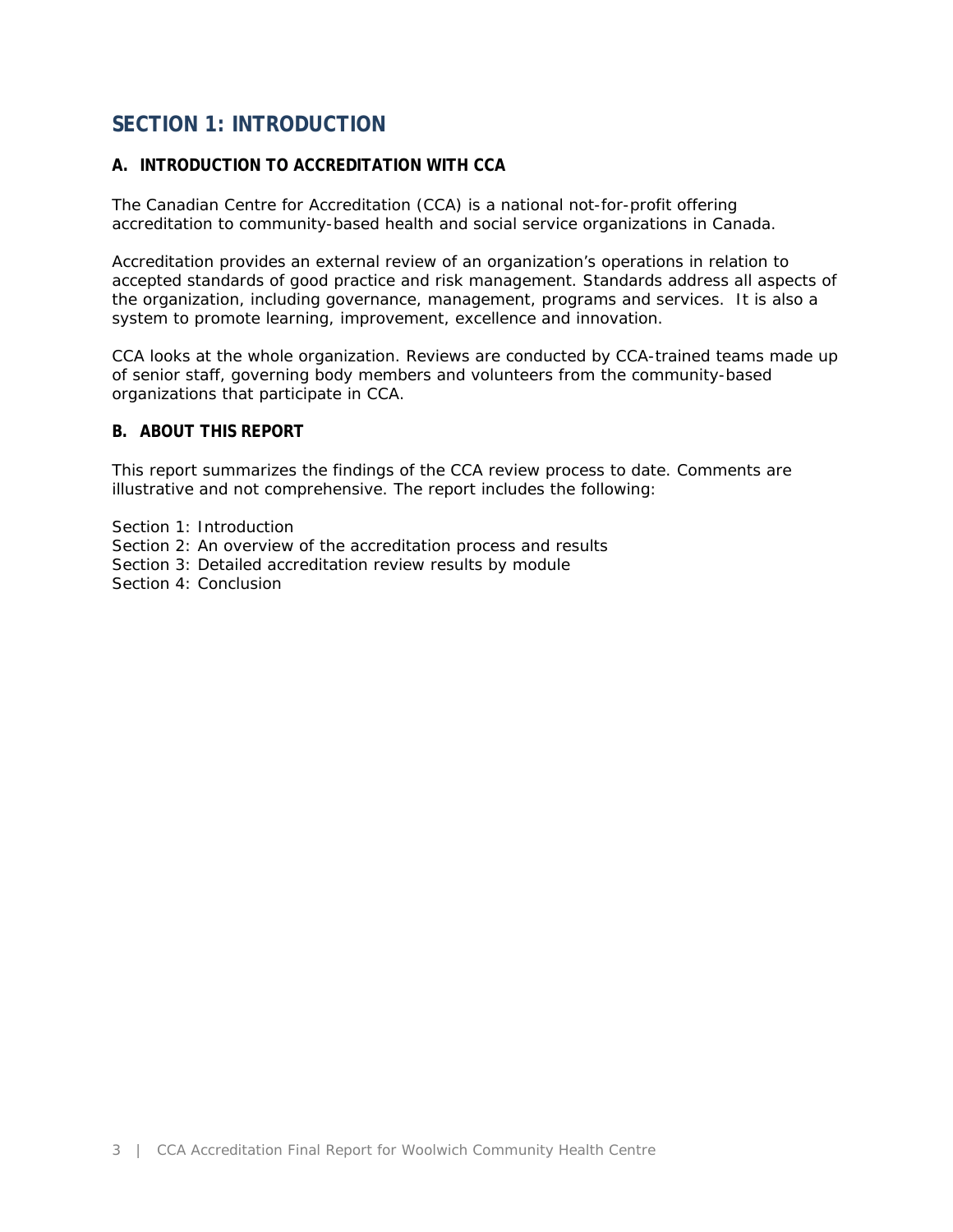### **SECTION 2: OVERVIEW**

### **A. THE ORGANIZATION**

Woolwich Community Health Centre (WCHC) is part of a vibrant network of more than seventy other CHCs across the province.

Woolwich CHC serves a geographical catchment area that includes the territory of Woolwich Township, Wellesley Township and some areas of Perth County and Wilmot Township. The Centre has sites in Linwood, Wellesley and St. Jacobs. Its healthcare teams offer individuals and their families all the basic healthcare services they need. Clients benefit from a more complete and coordinated kind of care delivered by a team of doctors, nurses, dietitians, chiropodists, and other kinds of health and social service providers customized to personal circumstances.

WCHC focuses not only on healthcare, but also on wellness, considering the needs of the whole person – not just their illness. In addition to primary health care provided to registered clients, the centre offers a broad range of health education, illness prevention, health promotion and community development programs to the entire rural catchment area they serve.

Staff constantly take the pulse of Woolwich, Wellesley and Wilmot Townships. Through regular Community Wellbeing Assessments, staff members assess social, economic and environmental issues that may be causing illness, injury, and social isolation, then develop programs to respond to them.

The dynamic and collaborative partnerships enable the kind of integration and innovation required to strengthen Medicare and ensure its long-term sustainability. For example, Woolwich CHC partners with other agencies like St. Marys Hospital, Hospice Waterloo Region, Canadian Mental Health Association, Wilmot Family Resource Centre, Alzheimers Society, and Community Care Concepts to expand access to a wide range of services for rural residents in the townships that they serve.

WCHC is governed by a strong Board of Directors that represents and advocates for the needs of the rural populations they serve. Because of its community engagement expertise, WCHC also reduces inequities in health care outcomes and breaks down barriers for populations who have traditionally had difficulties accessing fee for service care, such as the Low German-speaking Mennonite population.

### **B. THE REVIEW TEAM**

The review team was made up of:

- Suzanne O'Byrne, Responsible for Communications and Resource Development South-East Ottawa Community Health Centre (CCA Team Leader)
- Shobha Oza, Director, Community Engagement Flemingdon Health Centre (CCA Reviewer)
- Jackeline Barragan, Canadian Centre for Accreditation, Accreditation Manager (CCA Team Leader)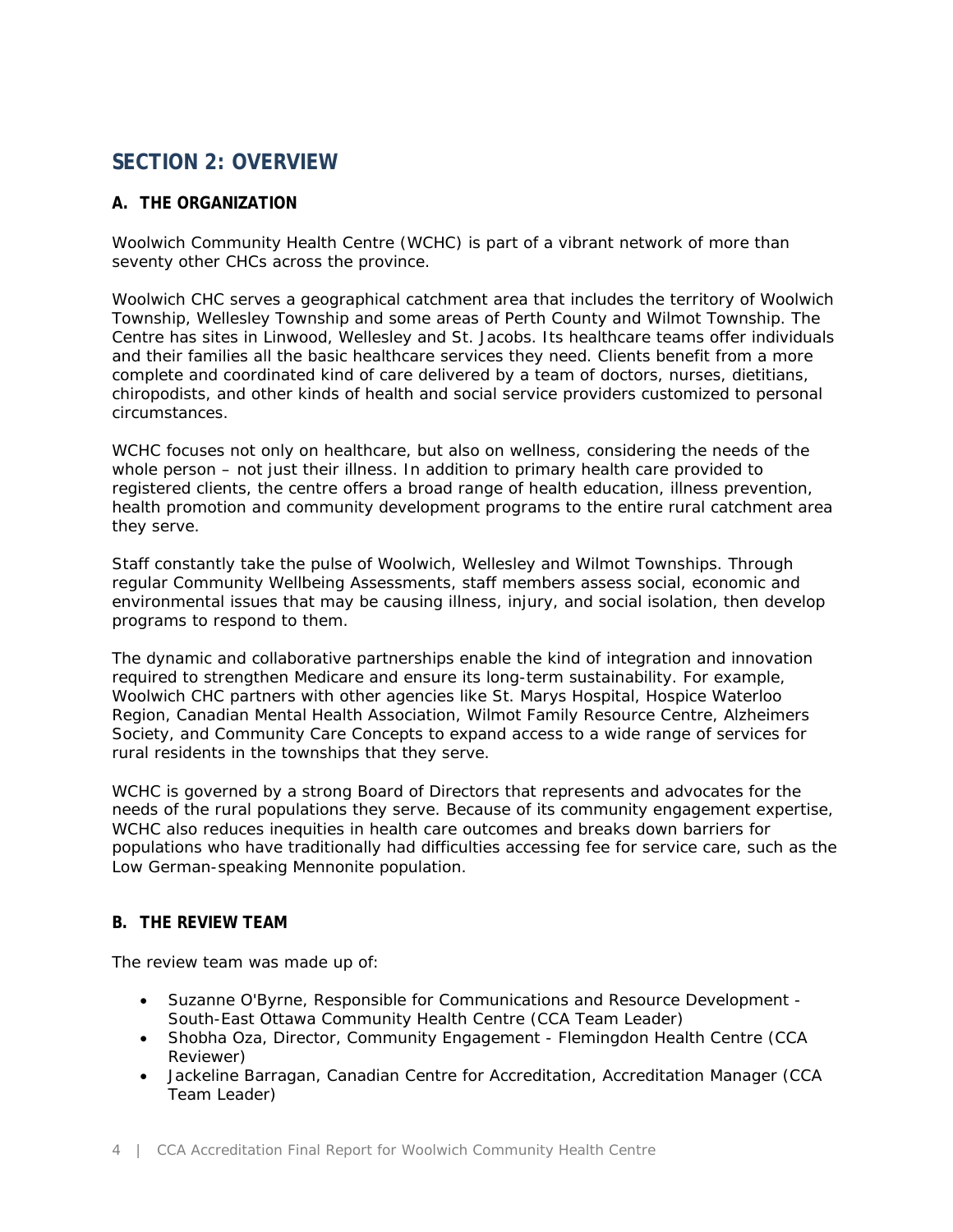### **C. THE REVIEW PROCESS**

A Preliminary Report was sent to the organization on April 10, 2018. The organization provided their response on May 18, 2018.

Following a review of the response, all requirements for accreditation were assessed as met.

### **D. THE ACCREDITATION DECISION**

The Canadian Centre for Accreditation is pleased to inform you that your accreditation has been approved.

### **E. SUMMARY OF ACCREDITATION RESULTS**

Overall, the review team found WCHC to be a healthy, effective organization that is delivering needed programs and services to its clients and community.

Results are summarized by module. The following CCA modules apply to this review:

- CCA Organizational Standards
- Community-Based Primary Health Care Standards

In order to achieve accreditation, organizations must satisfy the requirements of all modules that apply. A module is achieved when all its components are met AND at least 80% of its Leading Practice Standards are met. A component is met when all its Mandatory Standards and 50% of its Leading Practice Standards are met. If there is one Leading Practice Standard, it must be met.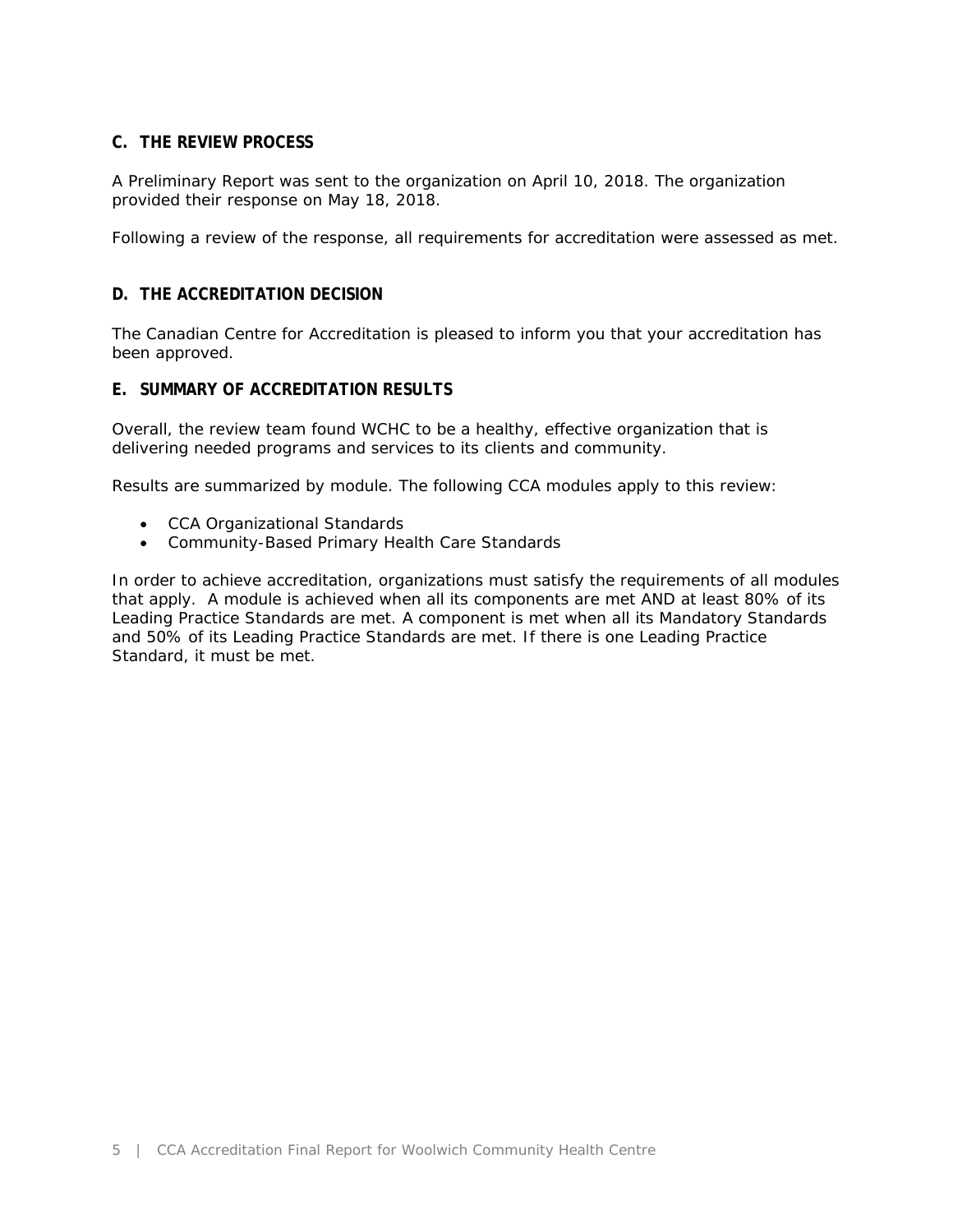### **SECTION 3: ACCREDITATION REVIEW RESULTS BY MODULE**

### **A. CCA ORGANIZATIONAL STANDARDS MODULE**

MAN Standards Required: 34 MAN Standards Achieved: 34 MAN Standards Must be met to achieve module: 0 LP Standards Total: 24 LP Standards Achieved: 23 LP Standards that must be met to achieve all components: 0 Additional LP Standards that must also be met to achieve total of 80% of LP Standards across module: 0

|                                               |                  |                         |                                    | <b>MANDATORY STANDARDS</b>       |                                       |                                  | <b>LEADING PRACTICE STANDARDS</b> |                                              |                                    |                                    |                                     |                                  |                                       |                                            |                                  |  |
|-----------------------------------------------|------------------|-------------------------|------------------------------------|----------------------------------|---------------------------------------|----------------------------------|-----------------------------------|----------------------------------------------|------------------------------------|------------------------------------|-------------------------------------|----------------------------------|---------------------------------------|--------------------------------------------|----------------------------------|--|
|                                               | Requirements     |                         | Preliminary<br>Results at<br>Stage |                                  | Results After<br>Response<br>Assessed |                                  | Requirements                      |                                              |                                    | Preliminary<br>Results at<br>Stage |                                     |                                  | Results After<br>Response<br>Assessed |                                            |                                  |  |
| By<br>Component                               | M-Total          | M-Must be met           | M-Achieved                         | M-To be met for<br>accreditation | M-Achieve                             | M-To be met for<br>accreditation | P-Total                           | <u>achieve Component</u><br>P-Must be met to | P-Must be met to<br>achieve Module | P-Achieved                         | achieve Component<br>P-To be met to | P-To be met to<br>achieve Module | P-Achieved                            | <u>achieve Component</u><br>P-To be met to | P-To be met to<br>achieve Module |  |
| Governance                                    | 3                | 3                       | 3                                  | $\mathsf{O}\xspace$              | 3                                     | $\mathsf O$                      | $\overline{4}$                    | $\overline{c}$                               |                                    | $\overline{4}$                     | $\mathsf O$                         |                                  | $\overline{4}$                        | $\mathbf 0$                                |                                  |  |
| Stewardship                                   | $\boldsymbol{6}$ | $\ddot{\mathbf{6}}$     | 5                                  | $\mathbf{1}$                     | $\ddot{\mathbf{6}}$                   | $\overline{O}$                   | $\mathbf 0$                       | $\overline{O}$                               |                                    | $\overline{0}$                     | $\mathbf 0$                         |                                  | $\overline{0}$                        | $\overline{O}$                             |                                  |  |
| Risk and<br>Safety                            | $\overline{4}$   | 4                       | $\overline{4}$                     | $\mathbf 0$                      | $\overline{4}$                        | $\mathbf 0$                      | 1                                 | $\mathbf{1}$                                 |                                    | $\mathbf{1}$                       | $\mathsf{O}\xspace$                 |                                  | $\mathbf{1}$                          | $\overline{O}$                             |                                  |  |
| Organizational<br>Planning and<br>Performance | 3                | 3                       | 3                                  | $\mathsf{O}$                     | 3                                     | $\mathsf{O}\xspace$              | 3                                 | $\overline{c}$                               |                                    | 3                                  | $\mathsf{O}$                        |                                  | $\mathfrak{Z}$                        | $\mathbf 0$                                |                                  |  |
| Programs and<br>Services                      | 5                | 5                       | 5                                  | $\mathsf{O}$                     | 5                                     | $\overline{O}$                   | $\mathbf 0$                       | $\mathsf{O}\xspace$                          |                                    | $\mathbf 0$                        | $\mathsf{O}$                        |                                  | $\mathbf{O}$                          | $\overline{O}$                             |                                  |  |
| Community                                     | $\mathbf 0$      | $\overline{0}$          | $\Omega$                           | $\mathbf{O}$                     | $\overline{O}$                        | $\overline{O}$                   | 5                                 | 3                                            |                                    | 5                                  | $\overline{O}$                      |                                  | 5                                     | $\overline{O}$                             |                                  |  |
| Learning<br>Environment                       | 3                | 3                       | 3                                  | $\mathbf 0$                      | $\mathfrak{Z}$                        | $\mathbf 0$                      | $\overline{2}$                    | $\mathbf{1}$                                 |                                    | $\overline{2}$                     | $\mathsf{O}\xspace$                 |                                  | $\overline{2}$                        | $\mathbf 0$                                |                                  |  |
| Human<br>Resources                            | 5                | 5                       | 5                                  | $\mathsf O$                      | 5                                     | $\mathsf{O}$                     | 6                                 | 3                                            |                                    | 5                                  | $\mathsf{O}$                        |                                  | 5                                     | $\mathsf{O}\xspace$                        |                                  |  |
| Volunteers                                    | 1                | $\mathbf{1}$            | $\mathbf{1}$                       | $\mathbf 0$                      | $\mathbf{1}$                          | $\overline{O}$                   | $\overline{2}$                    | $\mathbf{1}$                                 |                                    | $\overline{2}$                     | $\overline{0}$                      |                                  | $\overline{2}$                        | $\overline{O}$                             |                                  |  |
| Systems and<br>Structure                      | $\overline{4}$   | $\overline{\mathbf{4}}$ | $\overline{2}$                     | $\overline{2}$                   | $\overline{4}$                        | $\mathsf O$                      | 1                                 | $\mathbf{1}$                                 |                                    | $\mathbf{1}$                       | $\mathsf{O}\xspace$                 |                                  | $\mathbf{1}$                          | $\mathsf{O}\xspace$                        |                                  |  |
| <b>Totals for</b><br><b>Module</b>            | 34               | 34                      | $\overline{31}$                    | $\overline{3}$                   | 34                                    | $\underline{\mathbf{O}}$         | $\overline{24}$                   |                                              | 20                                 | 23                                 |                                     | $\underline{\mathbf{O}}$         | 23                                    |                                            | $\overline{\mathbf{o}}$          |  |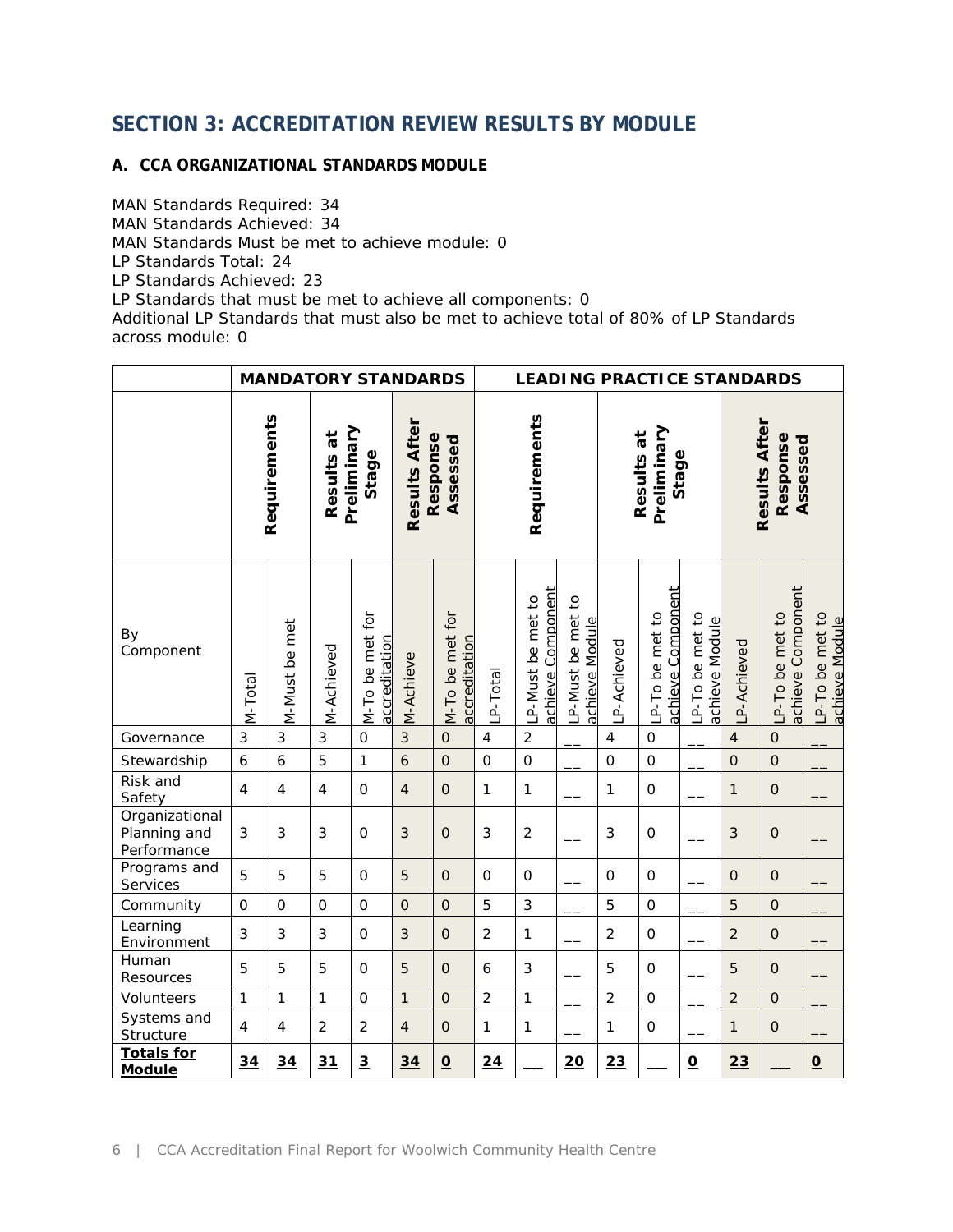### **Detailed Results for the CCA Organizational Standards Module**

### **i. Strengths in this Module**

**Governance:** The organization has adopted an approach to governance that distinguishes the board's role from the role of management. It was clear to the review team that board members are committed to the organization and communities served by WCHC, but also they showed profound respect for staff and passion for the work done by the organization.

The board has a clear process to orient its members, offer training opportunities to board members and evaluate its activities to ensure effective governance.

The board of directors has already started to put in place a succession plan for the Executive Director position.

**Stewardship:** The organization has effective management systems. The review team was impressed by the innovative use of the organization's assets to provide funds to get programs and services, support or pilot new initiatives, and allow at the same time to offer complementary services in the same building (pharmacy, dental care). The team was also impressed by the use of the compassion fund that allow clients to meet their health care needs.

Systems and Structure: The review team read and heard about the effective use of data from clients (extraction from Nightingale on Demand –NOD-), from the community served, and from other sources to address community needs and to inform the organization's decision making process and the design of programs and services.

**Learning environment:** The review team heard loud and clear that learning opportunities are available to staff in many ways. There are ongoing learning opportunities such as workshops, guest speakers, conferences, instructional videos and many more. The staff are knowledgeable and kept up-to-date which benefits the entire organization.

**Volunteers:** WCHC identifies volunteers from the community, who get involved in the work of the organization. The number of volunteers recruited (90) is commendable.

**Risk Management:** The review team heard that the staff feel supported when dealing with challenging clients in the workplace. They are provided with education on how to deescalate situations and know where to get support.

**Operational Planning and Performance:** The organization uses an inclusive needs assessment process to develop programs and services for planning, monitoring and reporting cycles leading to a comprehensive Integrated Service Plan (ISP). Data is well utilized to inform client needs and develop responsive programming. Impressive number of programs and services given the relative small team. There is a conscientious effort to have staff that reflect communities that are served with much thought and planning in place to address barriers such as language, literacy, transportation, level of income, cultural safety and sensitivity, etc.

**Delivery of Community Programs and Services:** WCHC makes a concerted effort to ensure accessibility. Here are some examples: speaking languages of clients (Low German Group); facilitating programs and services using pictures to address literacy needs; using a school bus to pick up people to come for programs or providing taxi vouchers; providing childminding services to accommodate young families; having a horse barn to accommodate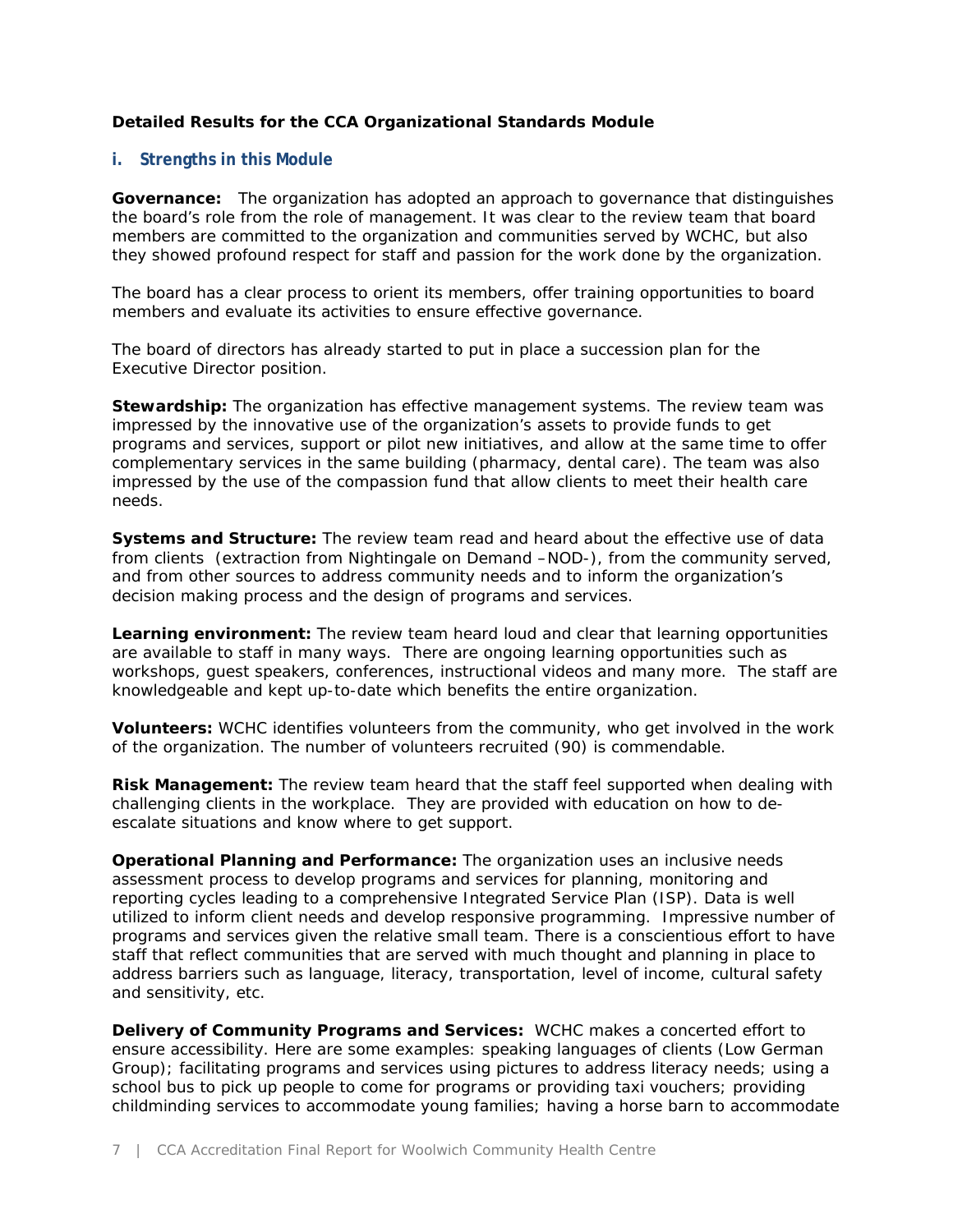the Mennonite population; liaising with leaders in targeted priority groups; ensuring participation in needs assessments to inform ISP; and using Ontario Telemedicine Network (OTN) to facilitate access to specialists.

### **ii. Further Areas to Improve Quality in this Module**

The organization is commended for its achievement a sufficient number of Leading Practice Standards and indicators in this module.

The organization may wish to consider this unmet Leading Practice standards as an area of further development:

#### **Standard ORG-HR-10 (LP)**

*The organization manages the performance of its employees through regular performance appraisals.*

- **ORG-HR-10.***2 Staff performance appraisals are conducted at minimum every two years.* 
	- o The review team found that performance appraisals are not conducted regularly and at least every two years according to the organization's policies. CCA encourages Woolwich CHC to complete the performance appraisals, not only as a way to provide formal feedback to its employees, but also as a way to receive feedback from staff about their roles, responsibilities, and areas for improvement.

No immediate action is required for accreditation in the section.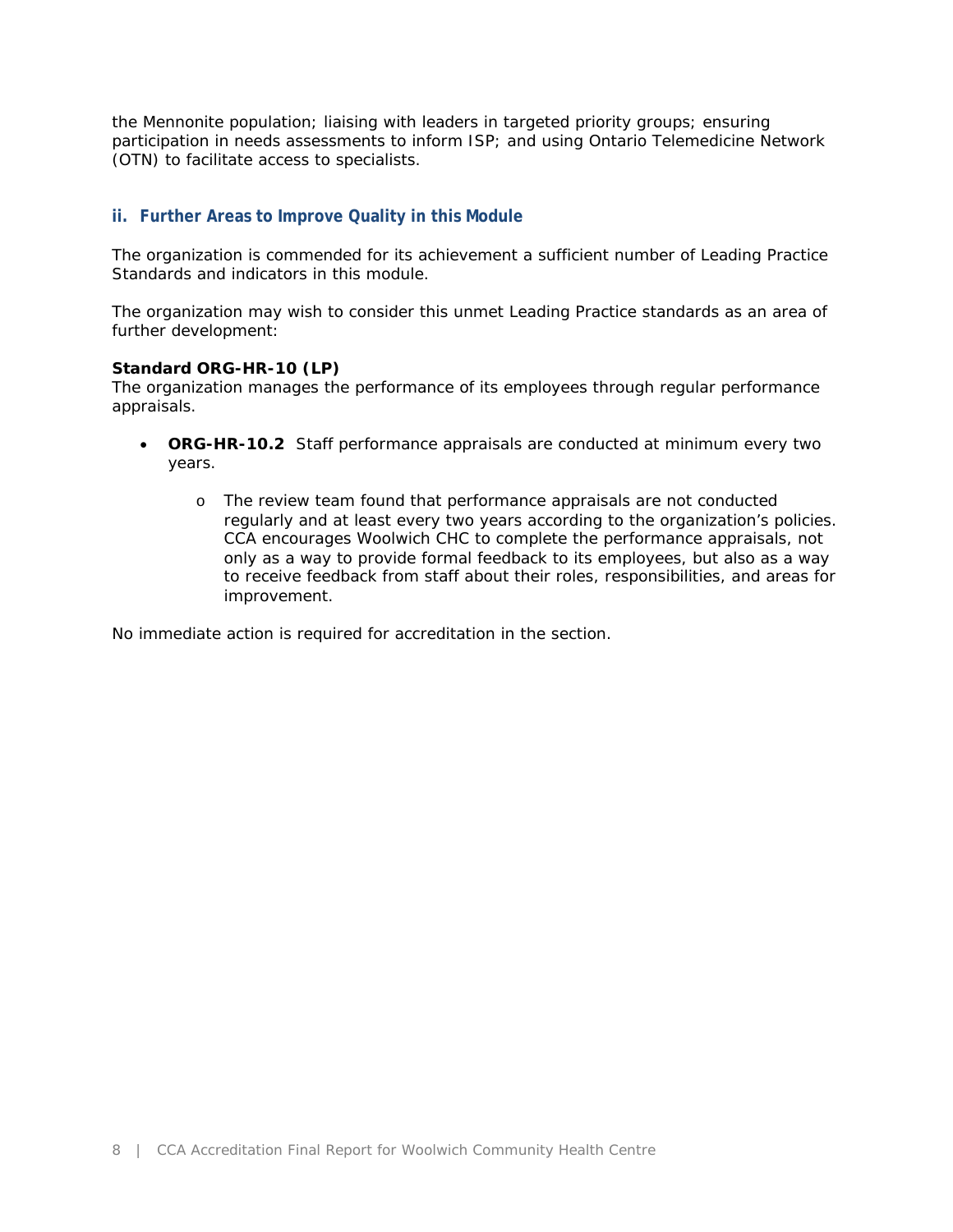#### **B. COMMUNITY-BASED PRIMARY HEALTH CARE STANDARDS MODULE**

MAN Standards Required: 14 MAN Standards Achieved: 14 MAN Standards Must be met to achieve module: 0 LP Standards Total: 6 LP Standards Achieved: 6 LP Standards that must be met to achieve all components: 0

Additional LP Standards that must also be met to achieve total of 80% of LP Standards across module: 0

|                                                    |                | <b>MANDATORY STANDARDS</b>                          |                |                                  |                |                                  | <b>LEADING PRACTICE STANDARDS</b> |                                             |                                                   |                 |                                       |                                  |                 |                                        |                                  |
|----------------------------------------------------|----------------|-----------------------------------------------------|----------------|----------------------------------|----------------|----------------------------------|-----------------------------------|---------------------------------------------|---------------------------------------------------|-----------------|---------------------------------------|----------------------------------|-----------------|----------------------------------------|----------------------------------|
| Requirements                                       |                | Results After<br>Preliminary<br>Results at<br>Stage |                | Response<br>Assessed             | Requirements   |                                  |                                   | Preliminary<br>Results at<br>Stage          |                                                   |                 | Results After<br>Response<br>Assessed |                                  |                 |                                        |                                  |
| By<br>Component                                    | M-Total        | <b>M-Must</b> be met                                | VI-Achieved    | M-To be met for<br>accreditation | VI-Achieve     | M-To be met for<br>accreditation | P-Total                           | Component<br>met to<br>P-Must be<br>achieve | $\overline{c}$<br>P-Must be met<br>achieve Module | P-Achieved      | achieve Component<br>P-To be met to   | P-To be met to<br>achieve Module | P-Achieved      | Component<br>P-To be met to<br>achieve | P-To be met to<br>achieve Module |
| Community-<br><b>Based</b><br>Approach             | $\overline{2}$ | $\overline{2}$                                      | $\overline{2}$ | $\Omega$                         | $\overline{2}$ | $\mathbf 0$                      | 3                                 | $\overline{2}$                              |                                                   | 3               | $\mathsf{O}$                          |                                  | 3               | $\mathsf{O}\xspace$                    |                                  |
| Delivery of<br>Quality<br>Programs and<br>Services | $\overline{7}$ | $\overline{7}$                                      | $\overline{7}$ | $\mathbf 0$                      | $\overline{7}$ | $\mathbf{O}$                     | 3                                 | $\overline{2}$                              |                                                   | $\mathbf{3}$    | $\mathsf{O}$                          |                                  | 3               | $\mathsf{O}\xspace$                    |                                  |
| Service<br>Safety                                  | 5              | 5                                                   | 3              | $\overline{2}$                   | 5              | $\mathsf{O}\xspace$              | $\mathbf 0$                       | $\Omega$                                    |                                                   | $\mathbf 0$     | $\mathbf 0$                           |                                  | $\mathbf 0$     | $\mathsf{O}\xspace$                    |                                  |
| <b>Totals for</b><br><b>Module</b>                 | <u>14</u>      | <u>14</u>                                           | 12             | $\overline{2}$                   | 14             | $\Omega$                         | $\underline{6}$                   |                                             | $5\overline{)}$                                   | $\underline{6}$ |                                       | $\underline{\mathbf{O}}$         | $\underline{6}$ |                                        | $\Omega$                         |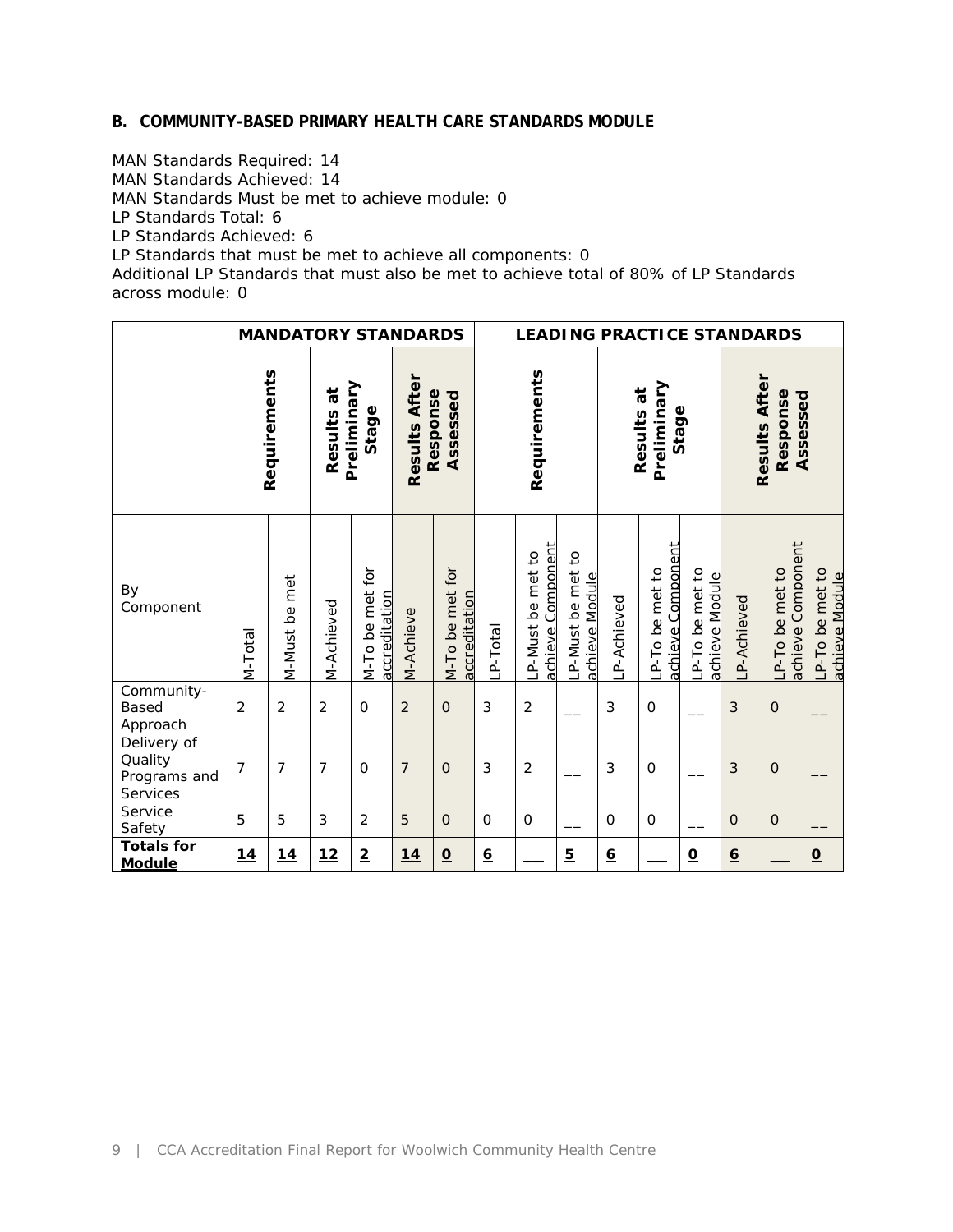### **Detailed Results for the Community-Based Primary Health Care Standards Module**

### **i. Strengths in this Module**

**Community Based Approach:** The organization effectively demonstrated how health promotion is actively incorporated throughout the health centre. For example, primary care staff gave great examples of working with families and community programs staff around care for young children, and youth. Workshops on farm safety included training in mental health.

The ISP demonstrated the consideration of efficient and effective use of resources in planning its programs and services. The development of the ISP, the ongoing program evaluations, and client satisfaction surveys demonstrate a solid involvement of clients in the development and evaluation of programs and services.

#### **ii. Further Areas to Improve Quality in this Module**

Woolwich CHC is commended for its achievement of all Leading Practice Standards and indicators in this module.